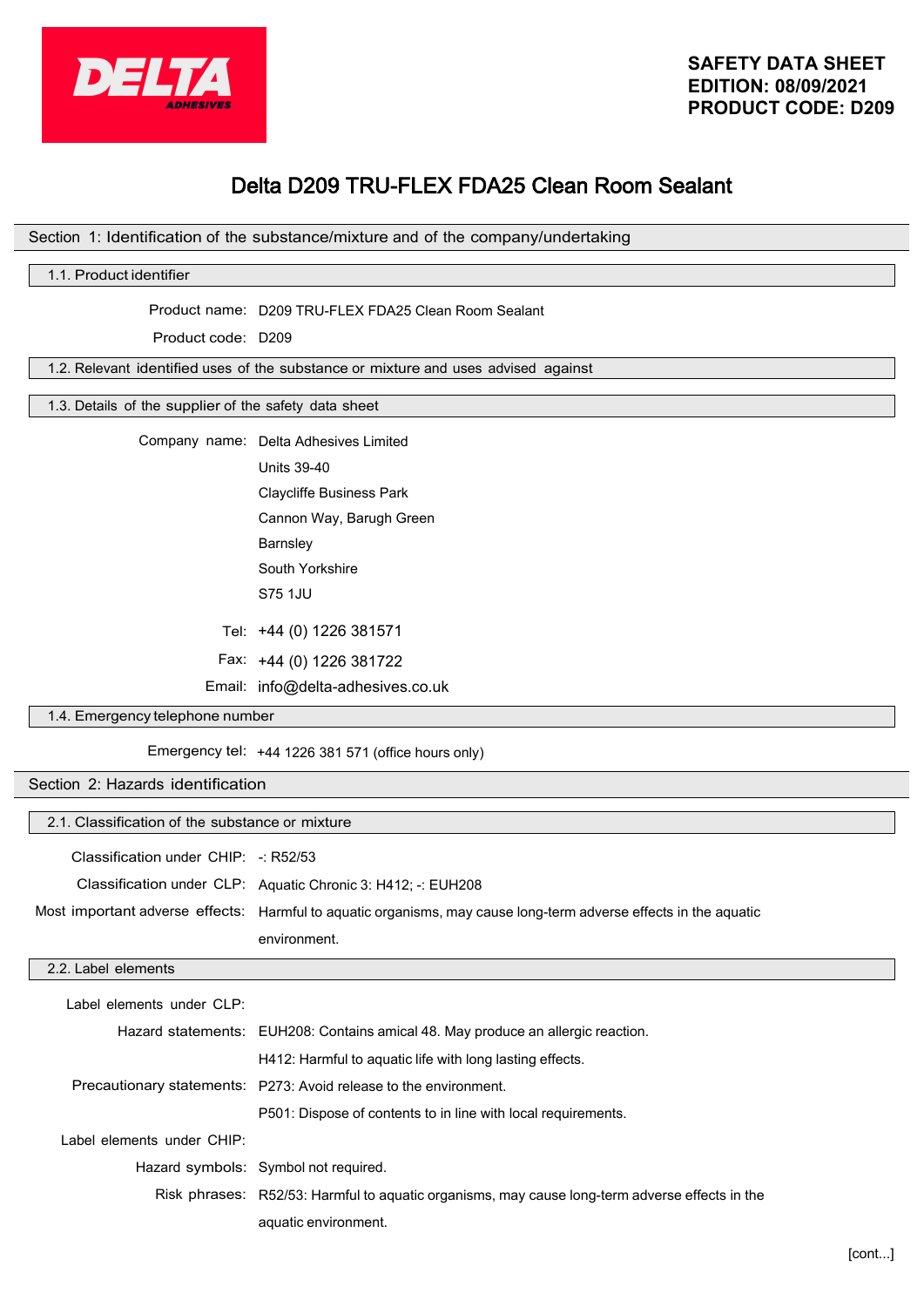

# **SAFETY DATA SHEET EDITION: 08/09/2021 PRODUCT CODE: D209**

Page: 2

Safety phrases: S29: Do not empty into drains.

Precautionary phrases: Contains amical 48. May produce an allergic reaction.

2.3. Other hazards

PBT: This product is not identified as a PBT substance.

### Section 3: Composition/information on ingredients

3.2. Mixtures

Hazardous ingredients:

#### BIS (ETHYL ACETOACETATO-O(1)-O(3)-) BIS(2-METHYLPROPAN-1-OLATO)TITANIUM

| EINECS    | CAS        | CHIP Classification | <b>CLP Classification</b> | ⊵ercent |
|-----------|------------|---------------------|---------------------------|---------|
| 281-161-6 | 83877-91-2 | -: R10: Xi: R36/38  |                           | $-10%$  |

AMICAL 48

|  | T: R23; Xi: R41; Sens.: R43; N:<br>R50/53 | $1\%$ |
|--|-------------------------------------------|-------|
|  |                                           |       |

### METHANOL - REACH registered number(s): 01-2119433307-44-XXXX

| 200-659-6 | 67-56-1 | F: R11: T: R23/24/25: T: | Flam. Lig. 2: H225; Acute Tox. 3: H331; | $< 1\%$ |
|-----------|---------|--------------------------|-----------------------------------------|---------|
|           |         | R39/23/24/25             | Acute Tox. 3: H311: Acute Tox. 3: H301: |         |
|           |         |                          | STOT SE 1: H370                         |         |

#### Section 4: First aid measures

4.1. Description of first aid measures

Skin contact: Wash immediately with plenty of soap and water.

Eye contact: Bathe the eye with running water for 15 minutes.

Ingestion: Wash out mouth with water.

Inhalation: Consult a doctor.

4.2. Most important symptoms and effects, both acute and delayed

Skin contact: There may be mild irritation at the site of contact.

Eye contact: There may be irritation and redness.

Ingestion: There may be irritation of the throat.

Inhalation: No symptoms.

4.3. Indication of any immediate medical attention and special treatment needed

# Section 5: Fire-fighting measures

5.1. Extinguishing media

Extinguishing media: Suitable extinguishing media for the surrounding fire should be used. Use water spray

to cool containers.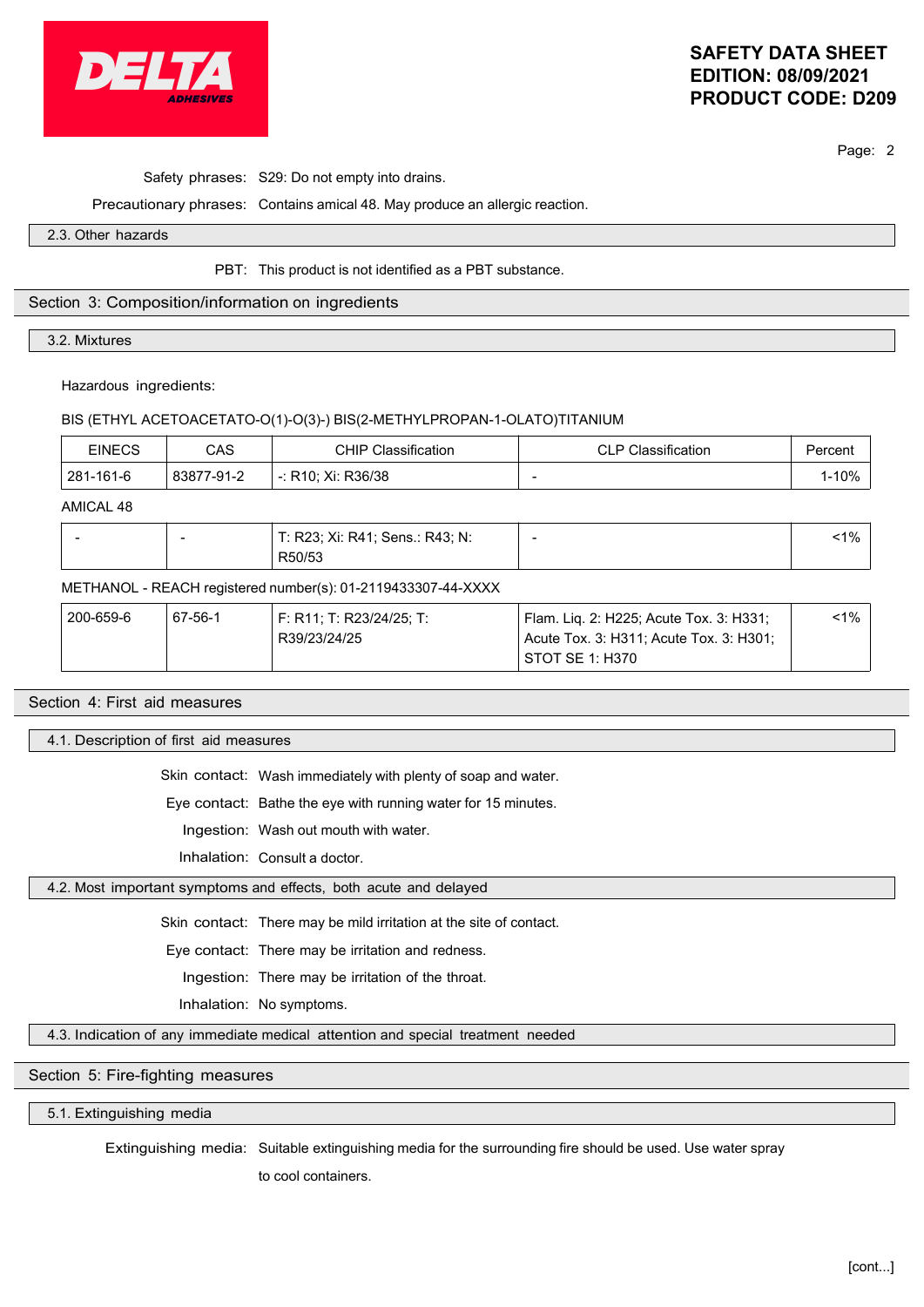

Page: 3

#### 5.2. Special hazards arising from the substance or mixture

Exposure hazards: In combustion emits toxic fumes.

#### 5.3. Advice for fire-fighters

Advice for fire-fighters: Wear self-contained breathing apparatus. Wear protective clothing to prevent contact

with skin and eyes.

### Section 6: Accidental release measures

6.1. Personal precautions, protective equipment and emergency procedures

Personal precautions: Refer to section 8 of SDS for personal protection details. Turn leaking containers leak-

side up to prevent the escape of liquid.

6.2. Environmental precautions

Environmental precautions: Do not discharge into drains or rivers.

6.3. Methods and material for containment and cleaning up

Clean-up procedures: Absorb into dry earth or sand. Transfer to a closable, labelled salvage container for

disposal by an appropriate method.

6.4. Reference to other sections

### Section 7: Handling and storage

7.1. Precautions for safe handling

7.2. Conditions for safe storage, including any incompatibilities

Storage conditions: Store in cool, well ventilated area. Keep container tightly closed.

Suitable packaging: Must only be kept in original packaging.

7.3. Specific end use(s)

Section 8: Exposure controls/personal protection

8.1. Control parameters

Hazardous ingredients:

#### **METHANOL**

Workplace exposure limits:  $\qquad \qquad$  Respirable dust

| State | 8 hour TWA | 15 min. STEL | 8 hour TWA | 15 min. STEL |
|-------|------------|--------------|------------|--------------|
| UK    | 266 mg/m3  | 333 mg/m3    |            |              |

8.1. DNEL/PNEC Values

DNEL / PNEC No data available.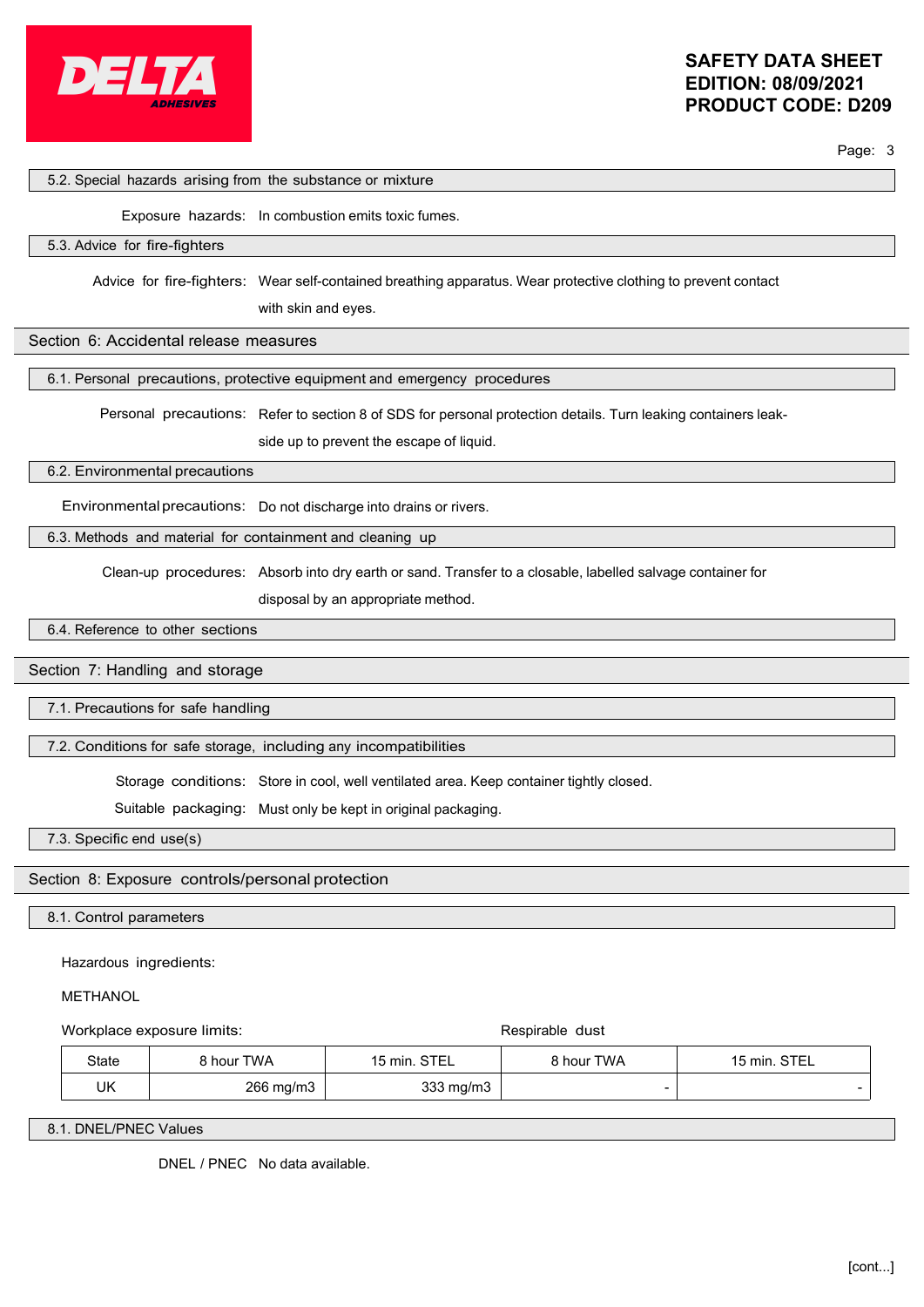

# **SAFETY DATA SHEET EDITION: 08/09/2021 PRODUCT CODE: D209**

Page: 4

8.2. Exposure controls

Respiratory protection: Respiratory protection not required.

Hand protection: Protective gloves.

Eye protection: Ensure eye bath is to hand.

Skin protection: Protective clothing.

Section 9: Physical and chemical properties

9.1. Information on basic physical and chemical properties

State: Paste

Colour: White

Odour: Sweet-smelling

Evaporation rate: Negligible

Oxidising: Non-oxidising (by EC criteria)

Solubility in water: Insoluble

Also soluble in: Most organic solvents.

Viscosity: Highly viscous

Flash point°C: >100`C

VOC g/l: 21.8

Relative density: ~1.4

9.2. Other information

Other information: No data available.

Section 10: Stability and reactivity

10.1. Reactivity

10.2. Chemical stability

Chemical stability: Stable under normal conditions.

10.3. Possibility of hazardous reactions

10.4. Conditions to avoid

Conditions to avoid: Heat. Moist air. Humidity.

10.5. Incompatible materials

Materials to avoid: Strong oxidising agents. Strong acids.

10.6. Hazardous decomposition products

Haz. decomp. products: In combustion emits toxic fumes.

Section 11: Toxicological information

11.1. Information on toxicological effects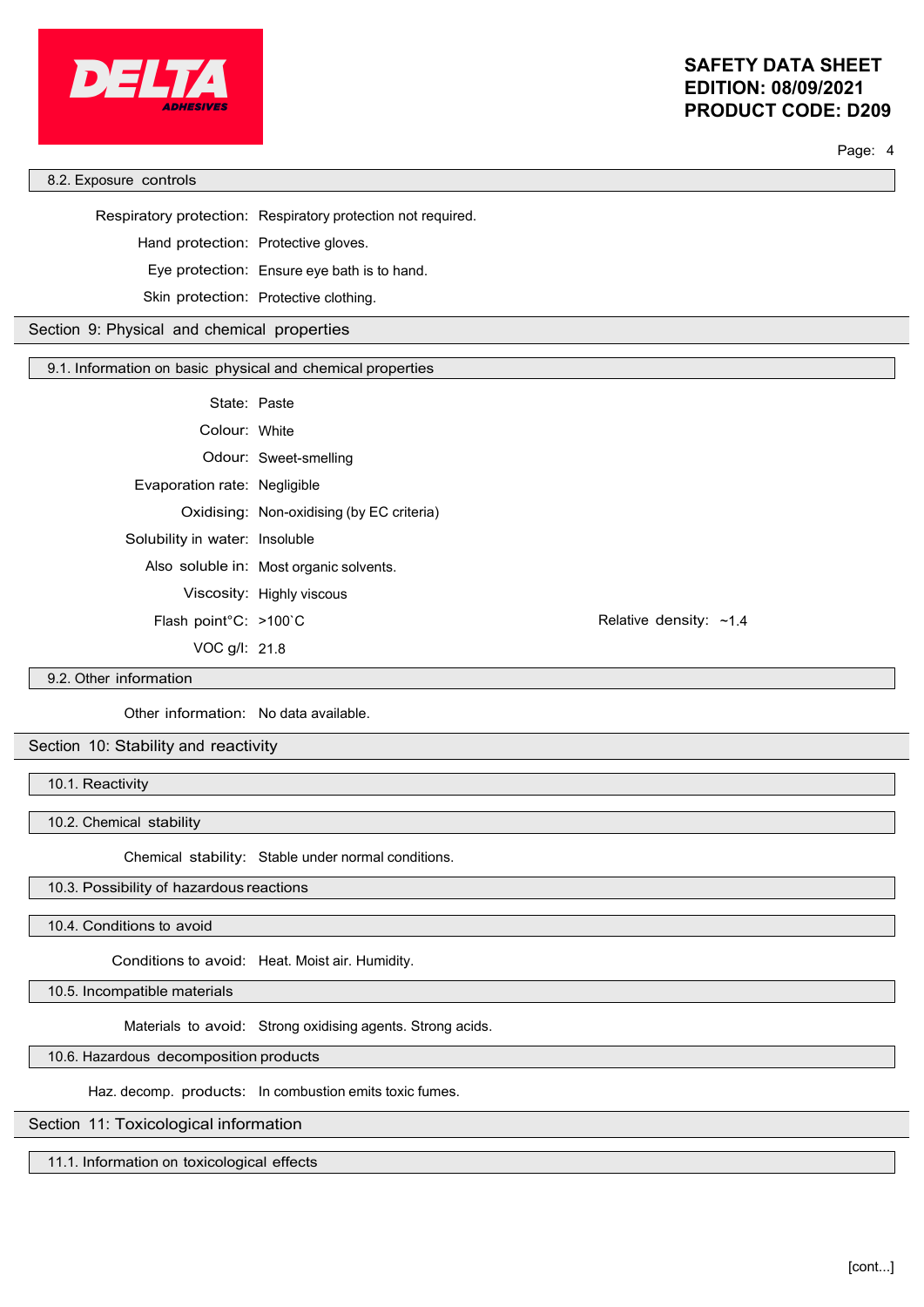

# **SAFETY DATA SHEET EDITION: 08/09/2021 PRODUCT CODE: D209**

Page: 5

#### Hazardous ingredients:

#### **METHANOL**

| <b>IVN</b> | <b>RAT</b> | LD50 | 2131 | mg/kg |
|------------|------------|------|------|-------|
| ORL        | <b>MUS</b> | LD50 | 7300 | mg/kg |
| ORL        | <b>RAT</b> | LD50 | 5628 | mg/kg |

Toxicity values: No data available.

Symptoms / routes of exposure

Skin contact: There may be mild irritation at the site of contact.

Eye contact: There may be irritation and redness.

Ingestion: There may be irritation of the throat.

Inhalation: No symptoms.

Section 12: Ecological information

12.1. Toxicity

Ecotoxicity values: No data available.

12.2. Persistence and degradability

Persistence and degradability: No data available.

12.3. Bioaccumulative potential

Bioaccumulative potential: No bioaccumulation potential.

12.4. Mobility in soil

Mobility: Non-volatile.

#### 12.5. Results of PBT and vPvB assessment

PBT identification: This product is not identified as a PBT substance.

12.6. Other adverse effects

Other adverse effects: Harmful to aquatic organisms.

Section 13: Disposal considerations

13.1. Waste treatment methods

Disposal operations: Dispose of according to local or national legislation

Disposal of packaging: Dispose of as normal industrial waste.

NB: The user's attention is drawn to the possible existence of regional or national

regulations regarding disposal.

### Section 14: Transport information

Transport class: This product does not require a classification for transport.